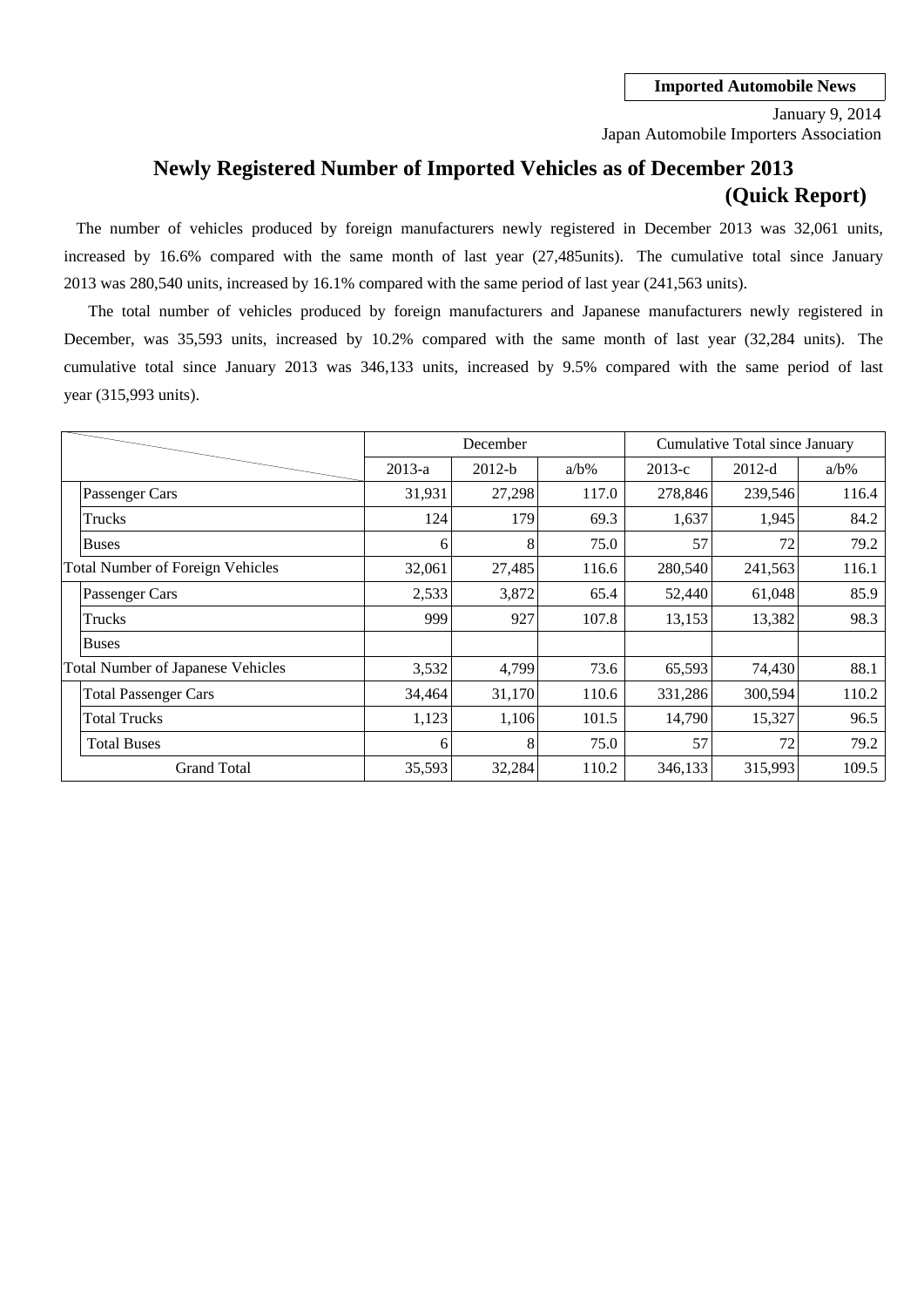## **Newly Registered Imported Vehicles by Brand (Total Passenger Cars, Trucks and Buses)**

| Dec. '13                         |                 |                     |                 |                |                       |                                |                       |                   |  |
|----------------------------------|-----------------|---------------------|-----------------|----------------|-----------------------|--------------------------------|-----------------------|-------------------|--|
|                                  |                 | December            |                 |                |                       | Cumulative Total since January |                       |                   |  |
|                                  | 2013-a          | Share%              | $2012-b$        | $a/b\%$        | 2013-е                | Share%                         | $2012-d$              | c/d%              |  |
| <b>VW</b>                        | 7,728           | 21.71               | 5,572           | 138.7          | 67,282                | 19.44                          | 56,191                | 119.7             |  |
| Mercedes-Benz                    | 6,237           | 17.52               | 5,813           | 107.3          | 53,731                | 15.52                          | 41,911                | 128.2             |  |
| <b>BMW</b>                       | 5,681           | 15.96               | 5,539           | 102.6          | 46,037                | 13.30                          | 41,102                | 112.0             |  |
| Nissan                           | 1,755           | 4.93                | 2,164           | 81.1           | 35,683                | 10.31                          | 42,422                | 84.1              |  |
| Audi                             | 3,173           | 8.91                | 2,062           | 153.9          | 28,676                | 8.28                           | 24,163                | 118.7             |  |
| Volvo                            | 1,714           | 4.82                | 1,767           | 97.0           | 17,149                | 4.95                           | 14,123                | 121.4             |  |
| <b>BMW MINI</b>                  | 1,851           | 5.20                | 1,671           | 110.8          | 16,982                | 4.91                           | 16,212                | 104.7             |  |
| Toyota                           | 1,174           | 3.30                | 1,203           | 97.6           | 16,159                | 4.67                           | 18,025                | 89.6              |  |
| Mitsubishi                       | 567             | 1.59                | 1,359           | 41.7           | 12,430                | 3.59                           | 12,767                | 97.4              |  |
| Fiat                             | 848<br>651      | 2.38<br>1.83        | 567             | 149.6<br>108.3 | 7,007<br>5,970        | 2.02                           | 5,667<br>5,649        | 123.6             |  |
| Peugeot<br>Jeep                  | 592             | 1.66                | 601<br>532      | 111.3          | 4,929                 | 1.72<br>1.42                   | 4,979                 | 105.7<br>99.0     |  |
| Porsche                          | 612             | 1.72                | 626             | 97.8           | 4,869                 | 1.41                           | 4,661                 | 104.5             |  |
| Ford                             | 456             | 1.28                | 304             | 150.0          | 4,189                 | 1.21                           | 3,952                 | 106.0             |  |
| Renault                          | 466             | 1.31                | 263             | 177.2          | 3,772                 | 1.09                           | 3,108                 | 121.4             |  |
| <b>Land Rover</b>                | 264             | 0.74                | 345             | 76.5           | 3,422                 | 0.99                           | 1,840                 | 186.0             |  |
| Alfa Romeo                       | 470             | 1.32                | 490             | 95.9           | 3,148                 | 0.91                           | 4,452                 | 70.7              |  |
| Citroen                          | 322             | 0.90                | 356             | 90.4           | 2,947                 | 0.85                           | 3,796                 | 77.6              |  |
| Chrysler                         | 136             | 0.38                | 190             | 71.6           | 1,781                 | 0.51                           | 782                   | 227.7             |  |
| Chevrolet                        | $\frac{112}{2}$ |                     | 138             | 81.2           |                       | 0.38                           |                       | 88.8              |  |
| smart                            | 126             | $\frac{0.31}{0.35}$ | 135             | 93.3           | $\frac{1,311}{1,298}$ | 0.38                           | $\frac{1,477}{1,401}$ | 92.6              |  |
| Cadillac                         | 91              | 0.26                | 133             | 68.4           | 1,277                 | 0.37                           | 1,255                 | 101.8             |  |
| Suzuki                           | 33              | 0.09                | 69              | 47.8           | 1,257                 | 0.36                           | 1,028                 | 122.3             |  |
| Jaguar                           | 81              | 0.23                | 65              | 124.6          | 992                   | 0.29                           | 1,014                 | 97.8              |  |
| Dodge                            | 51              | 0.14                | 83              | 61.4           | 721                   | 0.21                           | 1,083                 | 66.6              |  |
| Ferrari                          | 53              | 0.15                | 53              | 100.0          | 544                   | 0.16                           | 517                   | 105.2             |  |
| Maserati                         | 99              | 0.28                | 28              | 353.6          | 491                   | 0.14                           | 311                   | 157.9             |  |
| Lotus                            | 21              | 0.06                | $\overline{18}$ | 116.7          | 305                   | 0.09                           | 262                   | 116.4             |  |
| Bentley                          | 72              | 0.20                | $\,8\,$         | 900.0          | 293                   | 0.08                           | 216                   | 135.6             |  |
| <b>BMW</b> Alpina                | $\overline{43}$ | 0.12                | $\overline{16}$ | 268.8          | $\overline{226}$      | 0.07                           | 152                   | 148.7             |  |
| <b>Aston Martin</b>              | 22              | 0.06                | 17              | 129.4          | 209                   | 0.06                           | 166                   | 125.9             |  |
| Lamborghini                      | 14<br>18        | 0.04<br>0.05        | 16<br>12        | 87.5<br>150.0  | 190                   | 0.05<br>0.03                   | 177<br>90             | 107.3             |  |
| <b>Rolls Royce</b><br><b>GMC</b> | $\overline{13}$ | 0.04                | 5               | 260.0          | 116<br>110            | 0.03                           | 107                   | 128.9<br>102.8    |  |
| Hummer                           | $\overline{c}$  | 0.01                | 11              | 18.2           | 91                    | 0.03                           | 225                   | 40.4              |  |
| Mclaren                          | 7               | 0.02                | $\overline{4}$  | 175.0          | 84                    | 0.02                           | 42                    | 200.0             |  |
| Lancia                           | 3               | 0.01                | $\overline{8}$  | 37.5           | 77                    | 0.02                           | 126                   | 61.1              |  |
| Hyundai                          | $\overline{8}$  | 0.02                | $\overline{12}$ | 66.7           | 66                    | 0.02                           | 108                   | 61.1              |  |
| Honda                            | $\overline{3}$  | $0.01\,$            | $\overline{4}$  | 75.0           | 63                    | 0.02                           | 187                   | 33.7              |  |
| Rover                            | 6               | 0.02                | $\overline{8}$  | 75.0           | 48                    | 0.01                           | $\overline{57}$       | $\overline{8}4.2$ |  |
| Morgan                           | 2               | 0.01                |                 | 200.0          | 33                    | 0.01                           | 15                    | 220.0             |  |
| <b>Buick</b>                     | $\overline{4}$  | $\overline{0.01}$   |                 |                | 18                    | 0.01                           | $\mathbf{1}$          | 1800.0            |  |
| MG                               |                 |                     |                 |                | 17                    | 0.00                           | 9                     | 188.9             |  |
| Scania                           | 2               | 0.01                |                 |                | $\overline{17}$       | 0.00                           |                       |                   |  |
| Pontiac                          | 1               | 0.00                | $\overline{2}$  | 50.0           | 12                    | 0.00                           | 11                    | 109.1             |  |
| Saab                             |                 | 0.00                | $\mathbf{1}$    | 100.0          | 6                     | 0.00                           | $\overline{2}1$       | 28.6              |  |
| Maybach                          |                 |                     | $\overline{2}$  |                | 5                     | 0.00                           | 13                    | 38.5              |  |
| Kia                              |                 |                     |                 |                | 4                     | 0.00                           | $\overline{2}$        | 200.0             |  |
| Autobianchi                      |                 |                     |                 |                | $\mathfrak{Z}$        | 0.00                           | $\overline{2}$        | 150.0             |  |
| <b>Bugatti</b>                   |                 |                     |                 |                | 3                     | 0.00                           | $\overline{4}$        | 75.0              |  |
| <b>PROTON</b>                    |                 |                     |                 |                | 2                     | 0.00                           | 2<br>10               | 100.0             |  |
| Unimog<br><b>GMDAT</b>           |                 |                     |                 |                | $\overline{c}$        | 0.00<br>0.00                   |                       | 20.0              |  |
| Isuzu                            |                 |                     |                 |                | 1                     | 0.00                           |                       |                   |  |
| Ssangyong                        |                 |                     |                 |                |                       | 0.00                           | 3                     | 33.3              |  |
| Artega                           |                 |                     |                 |                |                       |                                | 1                     |                   |  |
| Detomaso                         |                 |                     |                 |                |                       |                                | $\mathbf{1}$          |                   |  |
| Mini                             |                 |                     |                 |                |                       |                                | $\overline{2}$        |                   |  |
| <b>RUF</b>                       |                 |                     |                 |                |                       |                                | $\sqrt{2}$            |                   |  |
| Saturn                           |                 |                     |                 |                |                       |                                | 1                     |                   |  |
| Subaru                           |                 |                     |                 |                |                       |                                |                       |                   |  |
| Zagato                           |                 |                     |                 |                |                       |                                | $\mathfrak{D}$        |                   |  |
| Others                           | 8               | 0.02                | 8               | 100.0          | 76                    | 0.02                           | 87                    | 87.4              |  |
| Total                            | 35,593          | 100.00              | 32,284          | 110.2          | 346,133               | 100.00                         | 315,993               | 109.5             |  |

※ Listed following the breakdown of the cumulative total since January; 2013 (c)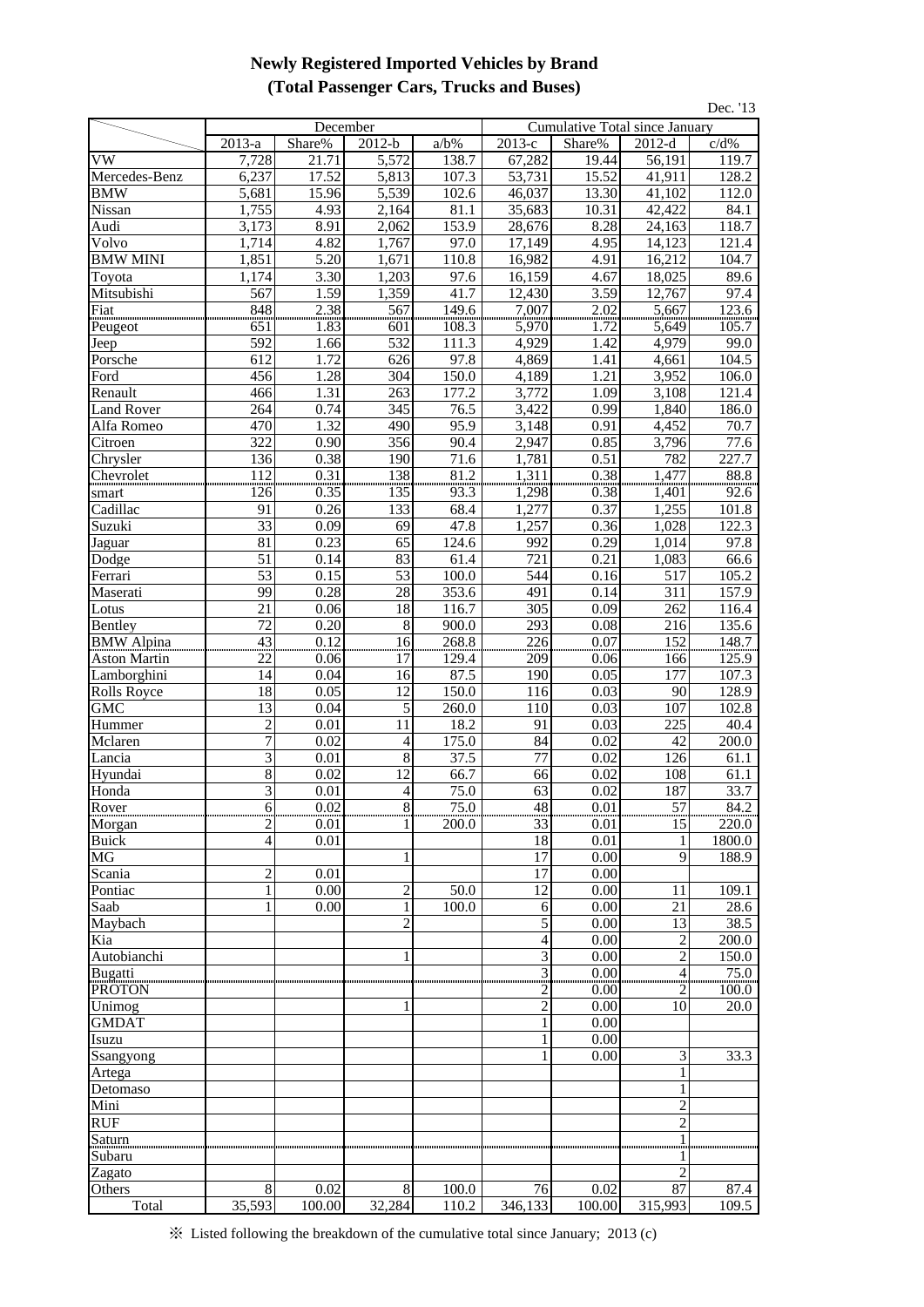### **Newly Registered Foreign Manufacturers Vehicles**

| <b>Foreign Manufacturers (Passenger Cars)</b><br>Dec. '13 |                                                                                                                                                               |                |                  |                             |                   |                |                |              |  |  |  |
|-----------------------------------------------------------|---------------------------------------------------------------------------------------------------------------------------------------------------------------|----------------|------------------|-----------------------------|-------------------|----------------|----------------|--------------|--|--|--|
|                                                           | December 2013<br>Same month of last year<br><b>Cumulative Total since January</b><br>Standard<br>Small<br>Total-a<br>2013-е<br>$2012-d$<br>Total-b<br>$a/b\%$ |                |                  |                             |                   |                |                |              |  |  |  |
|                                                           |                                                                                                                                                               |                |                  |                             |                   |                |                | c/d%         |  |  |  |
| VW                                                        | 5,921                                                                                                                                                         | 1,807          | 7,728            | 5,571                       | 138.7             | 67,279         | 56,188         | 119.7        |  |  |  |
| Mercedes-Benz                                             | 6,237                                                                                                                                                         |                | 6,237            | 5,812                       | 107.3             | 53,720         | 41,901         | 128.2        |  |  |  |
| <b>BMW</b>                                                | 5,678                                                                                                                                                         | 3              | 5,681            | 5,539                       | 102.6             | 46,037         | 41,102         | 112.0        |  |  |  |
| Audi                                                      | 3,173                                                                                                                                                         |                | 3,173            | 2,062                       | 153.9             | 28,676         | 24,163         | 118.7        |  |  |  |
| <b>BMW MINI</b>                                           | 827                                                                                                                                                           | 1,024          | 1,851            | 1,671                       | 110.8             | 16,982         | 16,212         | 104.7        |  |  |  |
| Volvo                                                     | 1,698                                                                                                                                                         |                | 1,698            | 1,737                       | 97.8              | 16,918         | 13,878         | 121.9        |  |  |  |
| Fiat                                                      | 25                                                                                                                                                            | 823            | 848              | 567                         | 149.6             | 7,007          | 5,667          | 123.6        |  |  |  |
| Peugeot                                                   | 651                                                                                                                                                           |                | 651              | 601                         | 108.3             | 5,970          | 5,649          | 105.7        |  |  |  |
| Jeep                                                      | 592                                                                                                                                                           |                | 592              | 532                         | 111.3             | 4,928          | 4,977          | 99.0         |  |  |  |
| Porsche                                                   | 609                                                                                                                                                           | 3              | 612              | 626                         | 97.8              | 4,869          | 4,661          | 104.5        |  |  |  |
| Ford                                                      | 423                                                                                                                                                           |                | 423              | 270                         | 156.7             | 3,896          | 3,543          | 110.0        |  |  |  |
| Renault                                                   | 457                                                                                                                                                           | 9              | 466              | 263                         | 177.2             | 3,771          | 3,108          | 121.3        |  |  |  |
| <b>Land Rover</b>                                         | 258                                                                                                                                                           |                | 258              | 340                         | 75.9              | 3,347          | 1,771          | 189.0        |  |  |  |
| Alfa Romeo                                                | 468                                                                                                                                                           | $\overline{c}$ | 470              | 490                         | 95.9              | 3,148          | 4,452          | 70.7         |  |  |  |
| Citroen                                                   | 321                                                                                                                                                           | 1              | 322              | 356                         | 90.4              | 2,947          | 3,795          | 77.7         |  |  |  |
| Chrysler                                                  | 93                                                                                                                                                            | 43             | 136              | 190                         | 71.6              | 1,774          | 777            | 228.3        |  |  |  |
| smart                                                     |                                                                                                                                                               | 126            | 126              | 135                         | 93.3              | 1,298          | 1,401          | 92.6         |  |  |  |
| Jaguar                                                    | 81                                                                                                                                                            |                | 81               | 65                          | 124.6             | 992            | 1,014          | 97.8         |  |  |  |
| Chevrolet                                                 | 84                                                                                                                                                            |                | 84               | 113                         | 74.3              | 956            | 1,150          | 83.1         |  |  |  |
| Cadillac                                                  | 67                                                                                                                                                            |                | 67               | 72                          | $93.\overline{1}$ | 860            | 735            | 117.0        |  |  |  |
| Dodge                                                     | 42                                                                                                                                                            |                | 42               | 68                          | 61.8              | 617            | 930            | 66.3         |  |  |  |
| Ferrari                                                   | 53                                                                                                                                                            |                | 53               | 53                          | 100.0             | 544            | 517            | 105.2        |  |  |  |
| Maserati                                                  | 99                                                                                                                                                            |                | 99               | 28                          | 353.6             | 491            | 311            | 157.9        |  |  |  |
| Lotus                                                     | 18                                                                                                                                                            | 3              | 21               | 18                          | 116.7             | 305            | 262            | 116.4        |  |  |  |
| Bentley                                                   | 72                                                                                                                                                            |                | 72               | 8                           | 900.0             | 293            | 216            | 135.6        |  |  |  |
| <b>BMW</b> Alpina                                         | 43                                                                                                                                                            |                | 43               | 16                          | 268.8             | 226            | 152            | 148.7        |  |  |  |
| <b>Aston Martin</b>                                       | 20                                                                                                                                                            | $\overline{c}$ | 22               | 17                          | 129.4             | 209            | 166            | 125.9        |  |  |  |
| Lamborghini                                               | 14                                                                                                                                                            |                | 14               | 16                          | 87.5              | 190            | 177            | 107.3        |  |  |  |
| <b>Rolls Royce</b>                                        | 18                                                                                                                                                            |                | 18               | 12                          | 150.0             | 116            | 90             | 128.9        |  |  |  |
| Mclaren                                                   | $\overline{7}$                                                                                                                                                |                | $\overline{7}$   | $\overline{\mathcal{L}}$    | 175.0             | 84             | 42             | 200.0        |  |  |  |
| Lancia                                                    | $\mathfrak 2$                                                                                                                                                 | 1              | 3                | 8                           | 37.5<br>75.0      | 77<br>48       | 126            | 61.1<br>85.7 |  |  |  |
| Rover                                                     | $\mathbf{2}$                                                                                                                                                  | 6              | 6<br>$\sqrt{2}$  | $\,8\,$<br>$\boldsymbol{7}$ | 28.6              | 43             | 56<br>109      | 39.4         |  |  |  |
| Hummer<br><b>GMC</b>                                      | 7                                                                                                                                                             |                | $\sqrt{ }$       | $\overline{\mathbf{3}}$     | 233.3             | 38             | 34             | 111.8        |  |  |  |
| Morgan                                                    | $\mathbf{1}$                                                                                                                                                  | 1              | $\sqrt{2}$       | $\mathbf{1}$                | 200.0             | 33             | 15             | 220.0        |  |  |  |
| <b>Buick</b>                                              | 4                                                                                                                                                             |                | 4                |                             |                   | 18             |                | 1,800.0      |  |  |  |
| MG                                                        |                                                                                                                                                               |                |                  | 1                           |                   | 17             | $\perp$<br>9   | 188.9        |  |  |  |
| Hyundai                                                   | $\overline{c}$                                                                                                                                                |                | $\boldsymbol{2}$ | $\overline{\mathbf{4}}$     | 50.0              | 14             | 44             | 31.8         |  |  |  |
| Pontiac                                                   | $\mathbf{1}$                                                                                                                                                  |                | $\mathbf{1}$     | $\overline{c}$              | 50.0              | 12             | 11             | 109.1        |  |  |  |
| Saab                                                      | $\mathbf{1}$                                                                                                                                                  |                | $\mathbf{1}$     | $\mathbf{1}$                | 100.0             | 6              | 21             | 28.6         |  |  |  |
| Maybach                                                   |                                                                                                                                                               |                |                  | 2                           |                   | 5              | 13             | 38.5         |  |  |  |
| Kia                                                       |                                                                                                                                                               |                |                  |                             |                   | $\overline{4}$ | $\overline{c}$ | 200.0        |  |  |  |
| Autobianchi                                               |                                                                                                                                                               |                |                  | $\mathbf{1}$                |                   | 3              | $\overline{c}$ | 150.0        |  |  |  |
| <b>Bugatti</b>                                            |                                                                                                                                                               |                |                  |                             |                   | 3              | 4              | 75.0         |  |  |  |
| <b>PROTON</b>                                             |                                                                                                                                                               |                |                  |                             |                   | $\overline{c}$ | $\overline{c}$ | 100.0        |  |  |  |
| <b>GMDAT</b>                                              |                                                                                                                                                               |                |                  |                             |                   | $\mathbf{1}$   |                |              |  |  |  |
| Ssangyong                                                 |                                                                                                                                                               |                |                  |                             |                   | $\mathbf 1$    | 3              | 33.3         |  |  |  |
| Artega                                                    |                                                                                                                                                               |                |                  |                             |                   |                | $\mathbf{1}$   |              |  |  |  |
| Detomaso                                                  |                                                                                                                                                               |                |                  |                             |                   |                | $\mathbf{1}$   |              |  |  |  |
| Mini                                                      |                                                                                                                                                               |                |                  |                             |                   |                | $\mathbf{1}$   |              |  |  |  |
| <b>RUF</b>                                                |                                                                                                                                                               |                |                  |                             |                   |                | 2              |              |  |  |  |
| Saturn                                                    |                                                                                                                                                               |                |                  |                             |                   |                | $\mathbf{1}$   |              |  |  |  |
| Zagato                                                    |                                                                                                                                                               |                |                  |                             |                   |                | 2              |              |  |  |  |
| Others                                                    | 1                                                                                                                                                             | 7              | 8                | 8                           | 100.0             | 71             | 79             | 89.9         |  |  |  |
| Total                                                     | 28,070                                                                                                                                                        | 3,861          | 31,931           | 27,298                      | 117.0             | 278,846        | 239,546        | 116.4        |  |  |  |

※ Listed following the breakdown of the cumulative total since January; 2013 (c)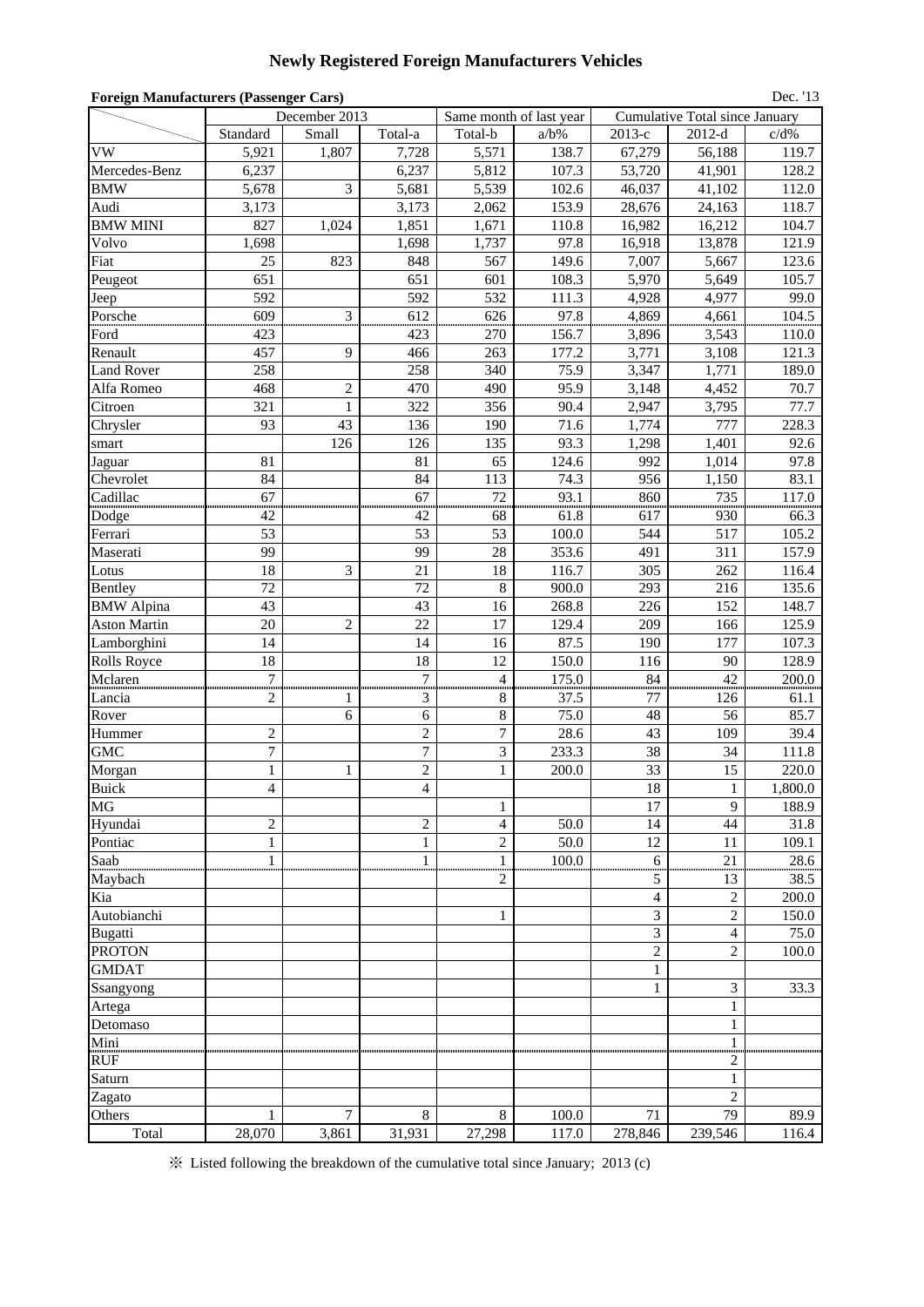| <b>Foreign Manufacturers (Trucks)</b> |                                    |               |                |                         |         |                |                                | Dec. '13 |
|---------------------------------------|------------------------------------|---------------|----------------|-------------------------|---------|----------------|--------------------------------|----------|
|                                       |                                    | December 2013 |                | Same month of last year |         |                | Cumulative Total since January |          |
|                                       | Standard                           | Small         | Total-a        | Total-b                 | $a/b\%$ | 2013-с         | $2012-d$                       | $c/d\%$  |
| Cadillac                              | 24                                 |               | 24             | 61                      | 39.3    | 417            | 520                            | 80.2     |
| Chevrolet                             | 28                                 |               | 28             | 25                      | 112.0   | 355            | 327                            | 108.6    |
| Ford                                  | 33                                 |               | 33             | 34                      | 97.1    | 293            | 408                            | 71.8     |
| Volvo                                 | 16                                 |               | 16             | 30                      | 53.3    | 231            | 245                            | 94.3     |
| Dodge                                 | 60.0<br>9<br>15<br>104<br>153<br>9 |               | 68.0           |                         |         |                |                                |          |
| Land Rover                            | 6                                  |               | 6              | 5                       | 120.0   | 75             | 69                             | 108.7    |
| <b>GMC</b>                            | 6                                  |               | 6              | $\overline{c}$          | 300.0   | 72             | 73                             | 98.6     |
| Hummer                                |                                    |               |                | 4                       |         | 48             | 116                            | 41.4     |
| Scania                                | $\overline{c}$                     |               | $\overline{c}$ |                         |         | 17             |                                |          |
| Mercedes-Benz                         |                                    |               |                |                         |         | 9              | 6                              | 150.0    |
| Chrysler                              |                                    |               |                |                         |         | $\tau$         | 5                              | 140.0    |
| <b>VW</b>                             |                                    |               |                |                         |         | 3 <sub>l</sub> | 3                              | 100.0    |
| Unimog                                |                                    |               |                |                         |         | $\mathfrak{2}$ | 10                             | 20.0     |
| Jeep                                  |                                    |               |                |                         |         |                | $\overline{2}$                 | 50.0     |
| Renault                               |                                    |               |                |                         |         |                |                                |          |
| Citroen                               |                                    |               |                |                         |         |                |                                |          |
| Mini                                  |                                    |               |                |                         |         |                |                                |          |
| Rover                                 |                                    |               |                |                         |         |                |                                |          |
| Others                                |                                    |               |                |                         |         | $\overline{2}$ | 5                              | 40.0     |
| Total                                 | 124                                |               | 124            | 179                     | 69.3    | 1,637          | 1,945                          | 84.2     |

#### **Foreign Manufacturers (Buses)**

|               |          | Cumulative Total since January |         |          |          |         |
|---------------|----------|--------------------------------|---------|----------|----------|---------|
|               | $2013-a$ | $2012-b$                       | $a/b\%$ | $2013-c$ | $2012-d$ | $c/d\%$ |
| Hyundai       |          |                                | 75.0    |          | 64       | 81.3    |
| Mercedes-Benz |          |                                |         |          |          | 50.0    |
| Ford          |          |                                |         |          |          |         |
| Others        |          |                                |         |          |          | 100.0   |
| Total         |          |                                | 75.0    |          |          | 79.2    |

### **Newly Registered Japanease manufacturers overseas-made vehicles**

#### **Japanese Manufacturers overseas-made vehicles (Passenger Cars)**

|               |          | December 2013 |         |         | Same month of last year | Cumulative Total since January |          |         |  |
|---------------|----------|---------------|---------|---------|-------------------------|--------------------------------|----------|---------|--|
|               | Standard | Small         | Total-a | Total-b | $a/b\%$                 | $2013-c$                       | $2012-d$ | $c/d\%$ |  |
| <b>Nissan</b> |          | 1,753         | 1.754   | 2,163   | 81.1                    | 35,680                         | 42.410   | 84.1    |  |
| Mitsubishi    |          | 567           | 567     | 1.359   | 41.7                    | 12.429                         | 12.764   | 97.4    |  |
| Toyota        | 175      |               | 1761    | 277     | 63.5                    | 3,014                          | 4,660    | 64.7    |  |
| Suzuki        |          | 33            | 33      | 69      | 47.8                    | 1,257                          | 1,028    | 122.3   |  |
| Honda         |          |               |         |         | 75.0                    | 59 <sub>l</sub>                | 185      | 31.9    |  |
| Isuzu         |          |               |         |         |                         |                                |          |         |  |
| Subaru        |          |               |         |         |                         |                                |          |         |  |
| Total         | 1781     | 2,355         | 2,533   | 3,872   | 65.4                    | 52,440                         | 61,048   | 85.9    |  |

### **Japanese Manufacturers overseas-made vehicles (Trucks)**

|               |          | December 2013 |         |         | Same month of last year | Cumulative Total since January |          |         |  |
|---------------|----------|---------------|---------|---------|-------------------------|--------------------------------|----------|---------|--|
|               | Standard | Small         | Total-a | Total-b | $a/b\%$                 | $2013-c$                       | $2012-d$ | $c/d\%$ |  |
| Toyota        |          | 977           | 998     | 926     | 107.8                   | 13.145                         | 13.365   | 98.4    |  |
| Honda         |          |               |         |         |                         |                                |          | 200.0   |  |
| <b>Nissan</b> |          |               |         |         | 100.0                   |                                | ⊥∠       | 25.0    |  |
| Mitsubishi    |          |               |         |         |                         |                                |          | 33.3    |  |
| Total         |          | 977           | 999     | 927     | 107.8                   | 13,153                         | 13,382   | 98.3    |  |

## **Grand Total Imported Vehicles**

|                    |          | December 2013 |         |         | Same month of last year | Cumulative Total since January |          |         |  |
|--------------------|----------|---------------|---------|---------|-------------------------|--------------------------------|----------|---------|--|
|                    | Standard | Small         | Total-a | Total-b | $a/b\%$                 | $2013-c$                       | $2012-d$ | $c/d\%$ |  |
| Passenger Cars     | 28.248   | 6.216         | 34.464  | 31.170  | 110.6                   | 331.286                        | 300.594  | 110.2   |  |
| <b>Trucks</b>      | 1461     | 977           | .123    | 1,106   | 101.5                   | 14.790                         | 15.327   | 96.5    |  |
| <b>Buses</b>       |          |               |         |         | 75.0                    | 57                             | 72       | 79.2    |  |
| <b>Grand Total</b> | 28,394   | 7,193         | 35,593  | 32,284  | 110.2                   | 346,133                        | 315,993  | 109.5   |  |

※ Listed following the breakdown of the cumulative total since January; 2013 (c)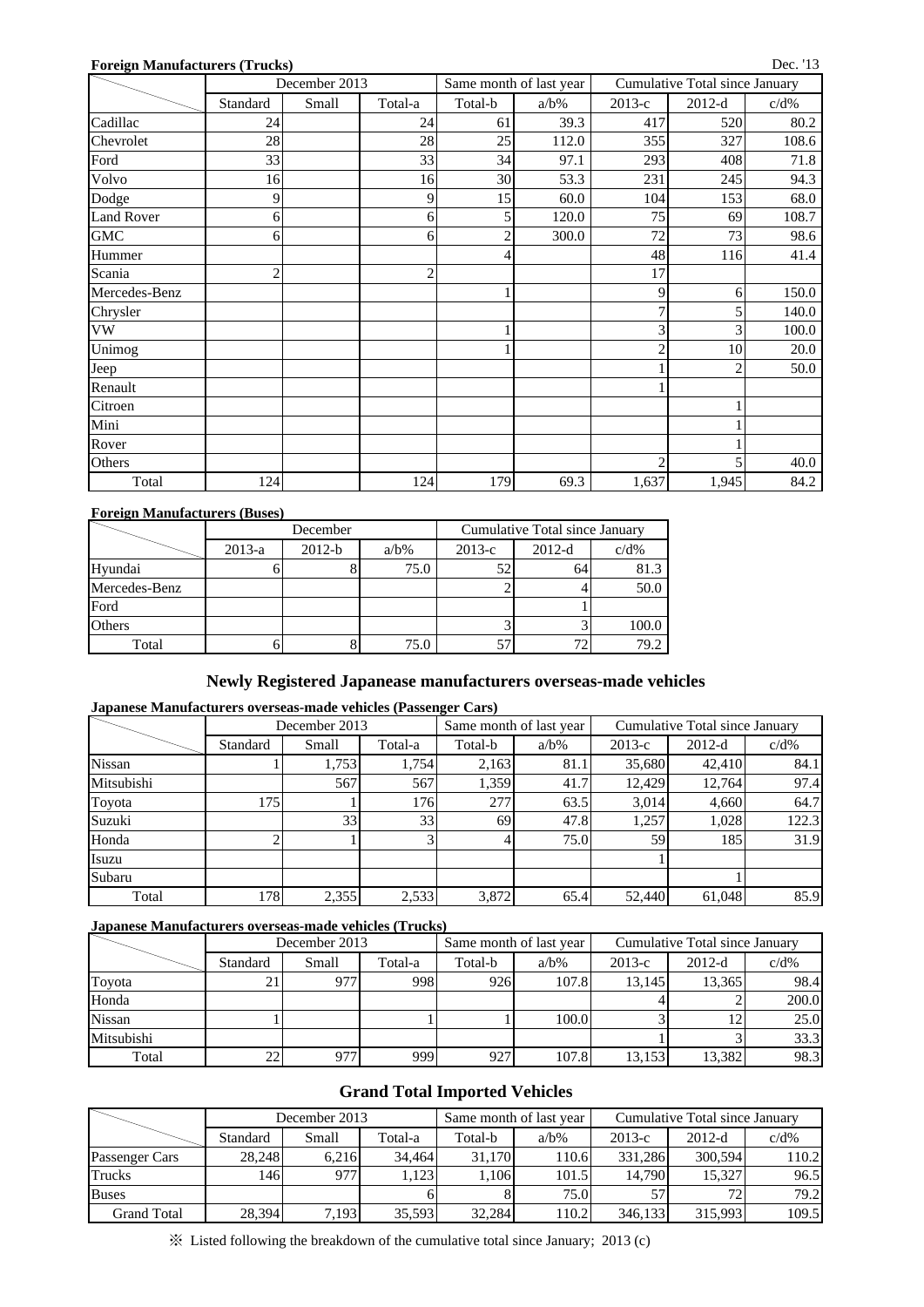|                                 |       |               |         |                                |          |       |                     | Dec. '13      |       |                                          |                                       |         |
|---------------------------------|-------|---------------|---------|--------------------------------|----------|-------|---------------------|---------------|-------|------------------------------------------|---------------------------------------|---------|
|                                 |       |               |         | Passenger Cars                 |          |       |                     |               |       | <b>Total Passenger Cars/Trucks/Buses</b> |                                       |         |
|                                 |       | December      |         | Cumulative Total since January |          |       |                     | December      |       |                                          | <b>Cumulative Total since January</b> |         |
|                                 |       | 2013-a 2012-b | $a/b\%$ | 2013-е                         | $2012-d$ | c/d%  |                     | 2013-e 2012-f | e/f%  | $2013-g$                                 | 2012-h                                | $g/h\%$ |
| Hokkaido                        | 877   | 697           | 125.8   | 9,746                          | 8,783    | 111.0 | 922                 | 742           | 124.3 | 10,540                                   | 9,473                                 | 111.3   |
| Aomori                          | 94    | 92            | 102.2   | 1,241                          | 1,235    | 100.5 | 101                 | 105           | 96.2  | 1,454                                    | 1,433                                 | 101.5   |
| Iwate                           | 139   | 168           | 82.7    | 1,572                          | 1,591    | 98.8  | 156                 | 182           | 85.7  | 1,761                                    | 1,815                                 | 97.0    |
| Miyagi                          | 512   | 476           | 107.6   | 5,281                          | 4,948    | 106.7 | 541                 | 498           | 108.6 | 5,672                                    | 5,383                                 | 105.4   |
| Akita                           | 109   | 96            | 113.5   | 1,529                          | 1,439    | 106.3 | 122                 | 108           | 113.0 | 1,659                                    | 1,568                                 | 105.8   |
| Yamagata                        | 181   | 147           | 123.1   | 2,079                          | 1,960    | 106.1 | 201                 | 158           | 127.2 | 2,292                                    | 2,156                                 | 106.3   |
| Fukushima                       | 344   | 278           | 123.7   | 3,657                          | 3,317    | 110.3 | 373                 | 315           | 118.4 | 3,983                                    | 3,601                                 | 110.6   |
| Ibaraki                         | 716   | 1,052         | 68.1    | 7,081                          | 6,724    | 105.3 | 738                 | 1,075         | 68.7  | 7,378                                    | 7,087                                 | 104.1   |
| Tochigi                         | 498   | 458           | 108.7   | 5,041                          | 4,927    | 102.3 | 520                 | 478           | 108.8 | 5,238                                    | 5,172                                 | 101.3   |
| Gunma                           | 602   | 545           | 110.5   | 5,867                          | 5,328    | 110.1 | 611                 | 570           | 107.2 | 6,134                                    | 5,624                                 | 109.1   |
| Saitama                         | 1,712 | 1,587         | 107.9   | 16,853                         | 15,553   | 108.4 | 1,750               | 1,636         | 107.0 | 17,549                                   | 16,319                                | 107.5   |
| Chiba                           | 1,417 | 1,353         | 104.7   | 14,296                         | 13,660   | 104.7 | 1,465               | 1,401         | 104.6 | 14,844                                   | 14,236                                | 104.3   |
| Tokyo                           | 5,612 | 5,131         | 109.4   | 51,282                         | 45,493   | 112.7 | 5,684               | 5,215         | 109.0 | 52,679                                   | 46,852                                | 112.4   |
| Kanagawa                        | 3,607 | 2,867         | 125.8   | 31,312                         | 28,204   | 111.0 | 3,672               | 2,921         | 125.7 | 32,064                                   | 28,989                                | 110.6   |
| Yamanashi                       | 222   | 190           | 116.8   | 2,267                          | 2,096    | 108.2 | 230                 | 207           | 111.1 | 2,385                                    | 2,207                                 | 108.1   |
| Niigata                         | 381   | 321           | 118.7   | 4,418                          | 4,003    | 110.4 | 412                 | 344           | 119.8 | 4,797                                    | 4,337                                 | 110.6   |
| Toyama                          | 195   | 170           | 114.7   | 2,395                          | 2,205    | 108.6 | 210                 | 180           | 116.7 | 2,587                                    | 2,388                                 | 108.3   |
| Ishikawa                        | 314   | 225           | 139.6   | 2,706                          | 2,292    | 118.1 | 336                 | 235           | 143.0 | 2,902                                    | 2,508                                 | 115.7   |
| Nagano                          | 472   | 396           | 119.2   | 4,906                          | 4,498    | 109.1 | 501                 | 417           | 120.1 | 5,216                                    | 4,819                                 | 108.2   |
| Fukui                           | 186   | 181           | 102.8   | 2,192                          | 1,985    | 110.4 | 193                 | 191           | 101.0 | 2,314                                    | 2,109                                 | 109.7   |
| Gifu                            | 604   | 522           | 115.7   | 5,730                          | 5,266    | 108.8 | 637                 | 552           | 115.4 | 6,087                                    | 5,642                                 | 107.9   |
| Shizuoka                        | 1,191 | 1,023         | 116.4   | 11,804                         | 10,733   | 110.0 | 1,245               | 1,077         | 115.6 | 12,395                                   | 11,397                                | 108.8   |
| Aichi                           | 2,963 | 3,212         | 92.2    | 28,683                         | 26,104   | 109.9 | 3,111               | 3,361         | 92.6  | 30,606                                   | 28,118                                | 108.8   |
| Mie                             | 576   | 490           | 117.6   | 5,497                          | 5,016    | 109.6 | 600                 | 507           | 118.3 | 5,702                                    | 5,252                                 | 108.6   |
| Shiga                           | 338   | 267           | 126.6   | 3,278                          | 2,856    | 114.8 | 345                 | 273           | 126.4 | 3,432                                    | 3,027                                 | 113.4   |
| Kyoto                           | 627   | 570           | 110.0   | 6,660                          | 5,955    | 111.8 | 637                 | 590           | 108.0 | 6,872                                    | 6,211                                 | 110.6   |
| Osaka                           | 2,368 | 2,165         | 109.4   | 21,540                         | 19,475   | 110.6 | 2,445               | 2,213         | 110.5 | 22,380                                   | 20,329                                | 110.1   |
| Nara                            | 407   | 300           | 135.7   | 3,453                          | 3,057    | 113.0 | 410                 | 306           | 134.0 | 3,530                                    | 3,158                                 | 111.8   |
| Wakayama                        | 232   | 177           | 131.1   | 2,083                          | 1,891    | 110.2 | 236                 | 187           | 126.2 | 2,153                                    | 1,971                                 | 109.2   |
| Hyogo                           | 1,770 | 1,509         | 117.3   | 16,447                         | 14,247   | 115.4 | 1,804               | 1,538         | 117.3 | 16,870                                   | 14,654                                | 115.1   |
| Tottori                         | 94    | 72            | 130.6   | 964                            | 867      | 111.2 | 102                 | 76            | 134.2 | 1,015                                    | 920                                   | 110.3   |
| Shimane                         | 115   | 87            | 132.2   | 1,075                          | 973      | 110.5 | 119                 | 94            | 126.6 | 1,124                                    | 1,047                                 | 107.4   |
| Okayama                         | 501   | 421           | 119.0   | 4,746                          | 4,454    | 106.6 | 512                 | 429           | 119.3 | 4,905                                    | 4,573                                 | 107.3   |
| Hiroshima                       | 784   | 609           | 128.7   | 6,587                          | 5,704    | 115.5 | 806                 | 629           | 128.1 | 6,836                                    | 5,971                                 | 114.5   |
| Yamaguchi                       | 337   | 323           | 104.3   | 3,296                          | 3,115    | 105.8 | 346                 | 335           | 103.3 | 3,442                                    | 3,244                                 | 106.1   |
| Tokushima                       | 195   | 151           | 129.1   | 1,709                          | 1,469    | 116.3 | 200                 | 164           | 122.0 | 1,823                                    | 1,579                                 | 115.5   |
| Kagawa                          | 266   | 233           | 114.2   | 2,455                          | 2,147    | 114.3 | 272                 | 238           | 114.3 | 2,548                                    | 2,267                                 | 112.4   |
| Ehime                           | 254   | 246           | 103.3   | 2,437                          | 2,299    | 106.0 | 265                 | 257           | 103.1 | 2,542                                    | 2,415                                 | 105.3   |
| Kochi                           | 118   | 102           | 115.7   | 1,190                          | 1,078    | 110.4 | 122                 | 114           | 107.0 | 1,250                                    | 1,159                                 | 107.9   |
| Fukuoka                         | 1,329 | 1,158         | 114.8   | 12,326                         | 11,086   | 111.2 | 1,371               | 1,194         | 114.8 | 12,805                                   | 11,646                                | 110.0   |
| Saga                            | 118   | 94            | 125.5   | 1,179                          | 1,157    | 101.9 | 125                 | 109           | 114.7 | 1,252                                    | 1,240                                 | 101.0   |
| Nagasaki                        | 157   | 118           | 133.1   | 1,859                          | 1,697    | 109.5 | 162                 | 125           | 129.6 | 1,948                                    | 1,801                                 | 108.2   |
| Kumamoto                        | 293   | 313           | 93.6    | 3,125                          | 2,737    | 114.2 | 307                 | 329           | 93.3  | 3,301                                    | 2,921                                 | 113.0   |
| Oita                            | 205   | 196           | 104.6   | 2,278                          | 2,121    | 107.4 | 214                 | 198           | 108.1 | 2,357                                    | 2,203                                 | 107.0   |
| Miyazaki                        | 148   | 117           | 126.5   | 1,593                          | 1,439    | 110.7 | 155                 | 125           | 124.0 | 1,687                                    | 1,539                                 | 109.6   |
| Kagoshima                       | 208   | 195           | 106.7   | 2,319                          | 2,183    | 106.2 | 222                 | 209           | 106.2 | 2,472                                    | 2,320                                 | 106.6   |
| Okinawa                         | 76    | 70            | 108.6   | 1,252                          | 1,227    | 102.0 | 85                  | 77            | 110.4 | 1,351                                    | 1,313                                 | 102.9   |
| Grand Total 34,464 31,170 110.6 |       |               |         | 331,286                        | 300,594  | 110.2 | 35,593 32,284 110.2 |               |       | 346,133                                  | 315,993                               | 109.5   |

**Newly Registered Vehicles by Prefecture (Total)**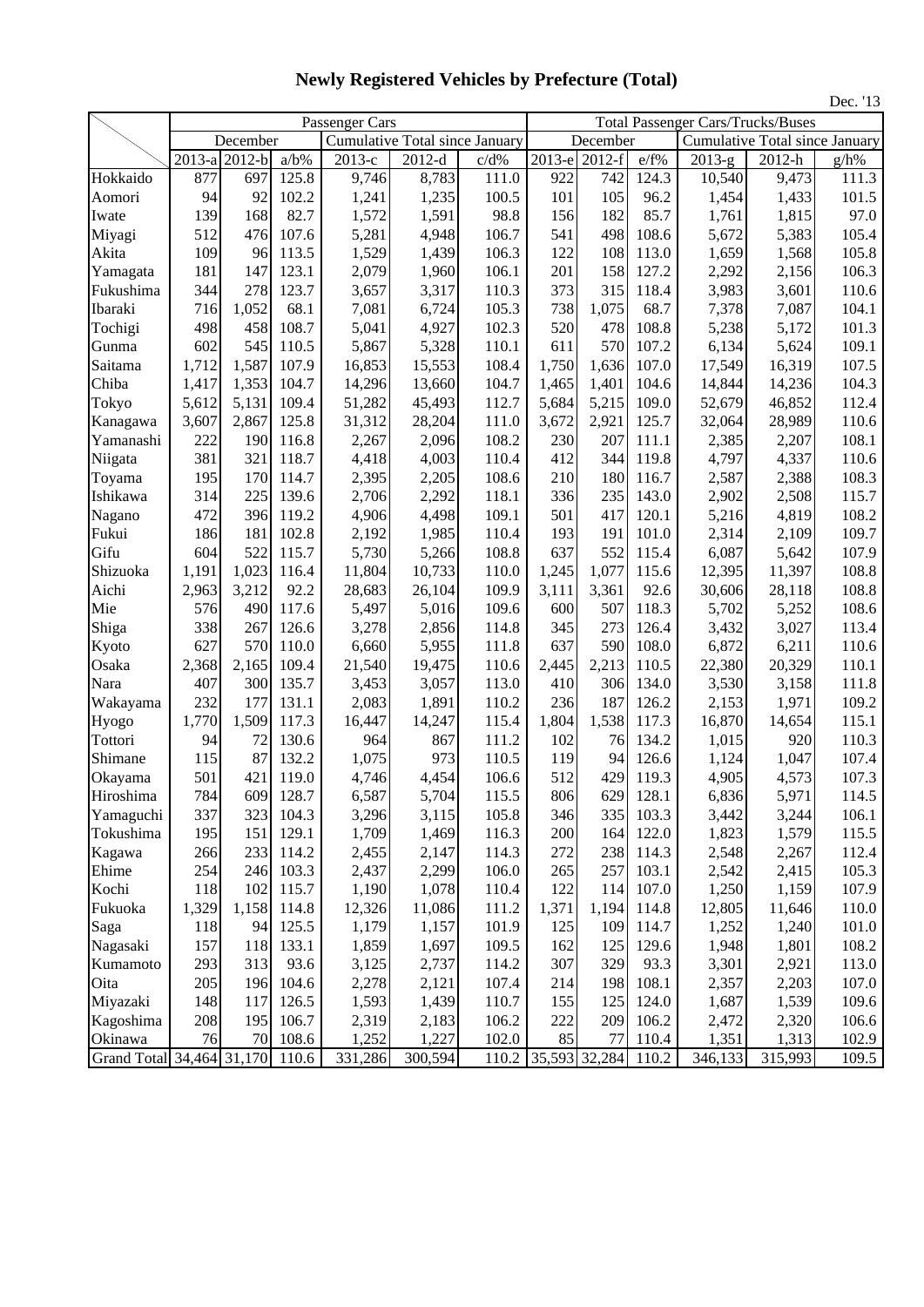|                           |                                           |          |         |                |                                       |       |                     |          |          |                                          | Dec. '13                              |       |
|---------------------------|-------------------------------------------|----------|---------|----------------|---------------------------------------|-------|---------------------|----------|----------|------------------------------------------|---------------------------------------|-------|
|                           |                                           |          |         | Passenger Cars |                                       |       |                     |          |          | <b>Total Passenger Cars/Trucks/Buses</b> |                                       |       |
|                           |                                           | December |         |                | <b>Cumulative Total since January</b> |       |                     | December |          |                                          | <b>Cumulative Total since January</b> |       |
|                           | $\overline{2013}$ -a $\overline{2012}$ -b |          | $a/b\%$ | 2013-е         | $2012-d$                              | c/d%  | 2013-е              | $2012-f$ | e/f%     | $2013-g$                                 | 2012-h                                | g/h%  |
| Hokkaido                  | 807                                       | 525      | 153.7   | 7,396          | 5,941                                 | 124.5 | 810                 | 526      | 154.0    | 7,469                                    | 6,016                                 | 124.2 |
| Aomori                    | 75                                        | 58       | 129.3   | 869            | 749                                   | 116.0 | 75                  | 58       | 129.3    | 873                                      | 757                                   | 115.3 |
| Iwate                     | 114                                       | 85       | 134.1   | 1,060          | 903                                   | 117.4 | 115                 | 86       | 133.7    | 1,072                                    | 918                                   | 116.8 |
| Miyagi                    | 445                                       | 374      | 119.0   | 4,059          | 3,483                                 | 116.5 | 450                 | 378      | 119.0    | 4,087                                    | 3,540                                 | 115.5 |
| Akita                     | 82                                        | 65       | 126.2   | 910            | 749                                   | 121.5 | 82                  | 65       | 126.2    | 919                                      | 762                                   | 120.6 |
| Yamagata                  | 152                                       | 96       | 158.3   | 1,445          | 1,135                                 | 127.3 | 158                 | 97       | 162.9    | 1,482                                    | 1,156                                 | 128.2 |
| Fukushima                 | 294                                       | 202      | 145.5   | 2,636          | 2,235                                 | 117.9 | 296                 | 210      | 141.0    | 2,657                                    | 2,262                                 | 117.5 |
| Ibaraki                   | 643                                       | 965      | 66.6    | 5,484          | 5,110                                 | 107.3 | 643                 | 977      | 65.8     | 5,551                                    | 5,205                                 | 106.6 |
| Tochigi                   | 445                                       | 387      | 115.0   | 3,967          | 3,602                                 | 110.1 | 448                 | 392      | 114.3    | 4,000                                    | 3,642                                 | 109.8 |
| Gunma                     | 540                                       | 453      | 119.2   | 4,739          | 3,970                                 | 119.4 | 541                 | 462      | 117.1    | 4,783                                    | 4,023                                 | 118.9 |
| Saitama                   | 1,585                                     | 1,353    | 117.1   | 13,969         | 11,767                                | 118.7 | 1,592               | 1,366    | 116.5    | 14,098                                   | 11,936                                | 118.1 |
| Chiba                     | 1,322                                     | 1,184    | 111.7   | 12,192         | 11,023                                | 110.6 | 1,327               | 1,190    | 111.5    | 12,277                                   | 11,119                                | 110.4 |
| Tokyo                     | 5,496                                     | 4,925    | 111.6   | 48,020         | 42,307                                | 113.5 | 5,509               | 4,945    | 111.4    | 48,127                                   | 42,449                                | 113.4 |
| Kanagawa                  | 3,468                                     | 2,665    | 130.1   | 27,875         | 24,287                                | 114.8 | 3,474               | 2,677    | 129.8    | 27,963                                   | 24,423                                | 114.5 |
| Yamanashi                 | 206                                       | 165      | 124.8   | 1,932          | 1,675                                 | 115.3 | 206                 | 165      | 124.8    | 1,939                                    | 1,687                                 | 114.9 |
| Niigata                   | 327                                       | 258      | 126.7   | 3,309          | 2,699                                 | 122.6 | 328                 | 259      | 126.6    | 3,326                                    | 2,724                                 | 122.1 |
| Toyama                    | 173                                       | 132      | 131.1   | 1,898          | 1,514                                 | 125.4 | 174                 | 132      | 131.8    | 1,910                                    | 1,538                                 | 124.2 |
| Ishikawa                  | 281                                       | 195      | 144.1   | 2,165          | 1,727                                 | 125.4 | 282                 | 195      | 144.6    | 2,174                                    | 1,736                                 | 125.2 |
| Nagano                    | 441                                       | 313      | 140.9   | 4,015          | 3,297                                 | 121.8 | 442                 | 315      | 140.3    | 4,030                                    | 3,325                                 | 121.2 |
| Fukui                     | 168                                       | 143      | 117.5   | 1,794          | 1,503                                 | 119.4 | 168                 | 145      | 115.9    | 1,804                                    | 1,519                                 | 118.8 |
| Gifu                      | 552                                       | 442      | 124.9   | 4,760          | 4,085                                 | 116.5 | 554                 | 444      | 124.8    | 4,806                                    | 4,140                                 | 116.1 |
| Shizuoka                  | 1,116                                     | 909      | 122.8   | 9,739          | 8,124                                 | 119.9 | 1,121               | 914      | 122.6    | 9,790                                    | 8,196                                 | 119.4 |
| Aichi                     | 2,762                                     | 2,927    | 94.4    | 24,794         | 21,842                                | 113.5 | 2,794               | 2,960    | 94.4     | 25,108                                   | 22,163                                | 113.3 |
| Mie                       | 516                                       | 400      | 129.0   | 4,283          | 3,573                                 | 119.9 | 518                 | 402      | 128.9    | 4,304                                    | 3,605                                 | 119.4 |
| Shiga                     | 310                                       | 225      | 137.8   | 2,756          | 2,255                                 | 122.2 | 311                 | 227      | 137.0    | 2,782                                    | 2,291                                 | 121.4 |
| Kyoto                     | 590                                       | 502      | 117.5   | 5,654          | 4,899                                 | 115.4 | 590                 | 505      | 116.8    | 5,671                                    | 4,928                                 | 115.1 |
| Osaka                     | 2,169                                     | 1,975    | 109.8   | 19,185         | 16,993                                | 112.9 | 2,176               | 1,983    | 109.7    | 19,268                                   | 17,066                                | 112.9 |
| Nara                      | 388                                       | 275      | 141.1   | 3,074          | 2,614                                 | 117.6 | 388                 | 275      | 141.1    | 3,086                                    | 2,625                                 | 117.6 |
| Wakayama                  | 208                                       | 137      | 151.8   | 1,772          | 1,453                                 | 122.0 | 208                 | 139      | 149.6    | 1,775                                    | 1,460                                 | 121.6 |
| Hyogo                     | 1,685                                     | 1,367    | 123.3   | 14,448         | 12,017                                | 120.2 | 1,685               | 1,373    | 122.7    | 14,517                                   | 12,080                                | 120.2 |
| Tottori                   | 66                                        | 50       | 132.0   | 644            | 522                                   | 123.4 | 67                  | 50       | 134.0    | 647                                      | 527                                   | 122.8 |
| Shimane                   | 85                                        | 45       | 188.9   | 683            | 475                                   | 143.8 | 85                  | 45       | 188.9    | 686                                      | 478                                   | 143.5 |
| Okayama                   | 435                                       | 336      | 129.5   | 3,681          | 3,084                                 | 119.4 | 435                 | 337      | 129.1    | 3,696                                    | 3,092                                 | 119.5 |
| Hiroshima                 | 708                                       | 508      | 139.4   | 5,479          | 4,507                                 | 121.6 | 714                 | 509      | 140.3    | 5,511                                    | 4,529                                 | 121.7 |
| Yamaguchi                 | 300                                       | 257      | 116.7   | 2,517          | 2,106                                 | 119.5 | 300                 | 258      | 116.3    | 2,528                                    | 2,120                                 | 119.2 |
| Tokushima                 | 182                                       | 131      | 138.9   | 1,405          | 1,135                                 | 123.8 | 185                 | 137      | 135.0    | 1,447                                    | 1,180                                 | 122.6 |
| Kagawa                    | 242                                       | 216      | 112.0   | 2,062          | 1,751                                 | 117.8 | 242                 | 217      | 111.5    | 2,067                                    | 1,764                                 | 117.2 |
| Ehime                     | 229                                       | 218      | 105.0   | 2,009          | 1,747                                 | 115.0 | 229                 | 218      | 105.0    | 2,011                                    | 1,750                                 | 114.9 |
| Kochi                     | 98                                        | 75       | 130.7   | 817            | 635                                   | 128.7 | 98                  | 76       | 128.9    | 820                                      | 638                                   | 128.5 |
| Fukuoka                   | 1,196                                     | 947      | 126.3   | 9,709          | 8,136                                 | 119.3 | 1,198               | 951      | 126.0    | 9,741                                    | 8,200                                 | 118.8 |
| Saga                      | 99                                        | 64       | 154.7   | 818            | 698                                   | 117.2 | 102                 |          | 70 145.7 | 830                                      | 716                                   | 115.9 |
| Nagasaki                  | 139                                       | 85       | 163.5   | 1,378          | 1,144                                 | 120.5 | 140                 | 86       | 162.8    | 1,386                                    | 1,151                                 | 120.4 |
| Kumamoto                  | 263                                       | 246      | 106.9   | 2,403          | 1,894                                 | 126.9 | 265                 | 249      | 106.4    | 2,427                                    | 1,920                                 | 126.4 |
| Oita                      | 176                                       | 146      | 120.5   | 1,674          | 1,353                                 | 123.7 | 177                 | 146      | 121.2    | 1,680                                    | 1,360                                 | 123.5 |
| Miyazaki                  | 116                                       | 81       | 143.2   | 1,130          | 936                                   | 120.7 | 117                 | 82       | 142.7    | 1,142                                    | 943                                   | 121.1 |
| Kagoshima                 | 174                                       | 147      | 118.4   | 1,709          | 1,443                                 | 118.4 | 178                 | 148      | 120.3    | 1,727                                    | 1,449                                 | 119.2 |
| Okinawa                   | 63                                        | 44       | 143.2   | 529            | 449                                   | 117.8 | 64                  |          | 44 145.5 | 546                                      | 455                                   | 120.0 |
| Grand Total 31,931 27,298 |                                           |          | 117.0   | 278,846        | 239,546                               |       | 116.4 32,061 27,485 |          | 116.6    | 280,540                                  | 241,563                               | 116.1 |

**Newly Registered Vehicles by Prefecture(Foreign Manufacturers)**